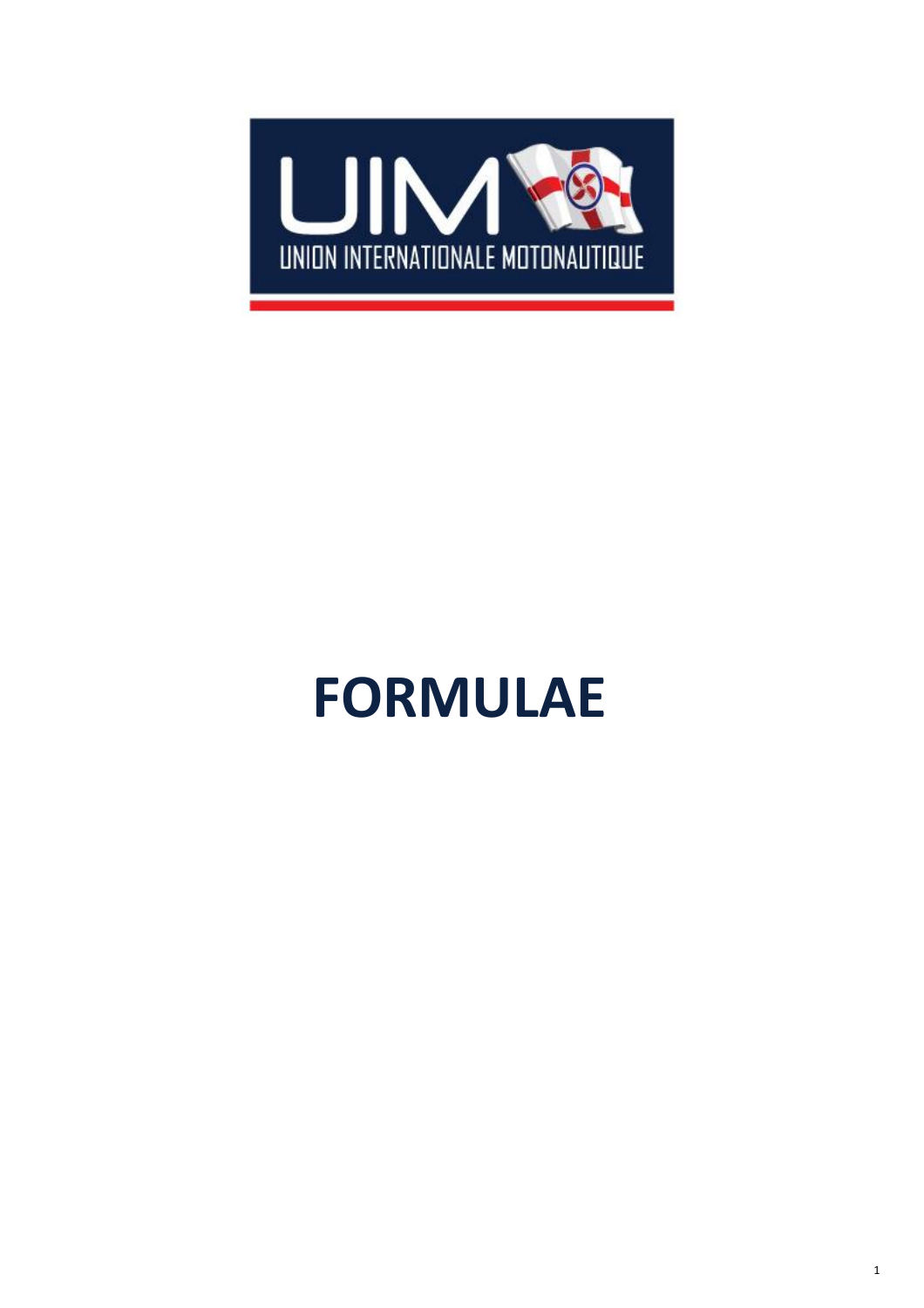

## **94th UIM General Assembly**

## **Council vote – Thursday 21st October 2021**

## **Rules proposals for Circuit-Formula 2 discipline - Table of Content**

| <b>Proposal</b><br>$n^{\circ}$ | <b>Circuit</b><br>Rule n°    | <b>Subject</b>               | <b>Entered by</b>     | <b>Commission</b><br><b>Advice</b> | <b>TEXT MODIFICATION by the</b><br>relevant Commission & Committee |
|--------------------------------|------------------------------|------------------------------|-----------------------|------------------------------------|--------------------------------------------------------------------|
| $\mathbf{1}$                   | F <sub>2</sub> Blue<br>pages | 2. Race Format               | Formulae<br>Committee |                                    |                                                                    |
| $\overline{2}$                 | F <sub>2</sub> Blue<br>pages | 10. Superlicences            | Formulae<br>Committee |                                    |                                                                    |
| $\overline{\mathbf{3}}$        | F <sub>2</sub> Blue<br>pages | 11. Yellow/Red/Blue<br>Cards | Formulae<br>Committee | <b>UIM Legal</b><br>Consultant     |                                                                    |
|                                |                              |                              |                       |                                    |                                                                    |
|                                |                              |                              |                       |                                    |                                                                    |
|                                |                              |                              |                       |                                    |                                                                    |
|                                |                              |                              |                       |                                    |                                                                    |
|                                |                              |                              |                       |                                    |                                                                    |
|                                |                              |                              |                       |                                    |                                                                    |
|                                |                              |                              |                       |                                    |                                                                    |
|                                |                              |                              |                       |                                    |                                                                    |
|                                |                              |                              |                       |                                    |                                                                    |
|                                |                              |                              |                       |                                    |                                                                    |
|                                |                              |                              |                       |                                    |                                                                    |
|                                |                              |                              |                       |                                    |                                                                    |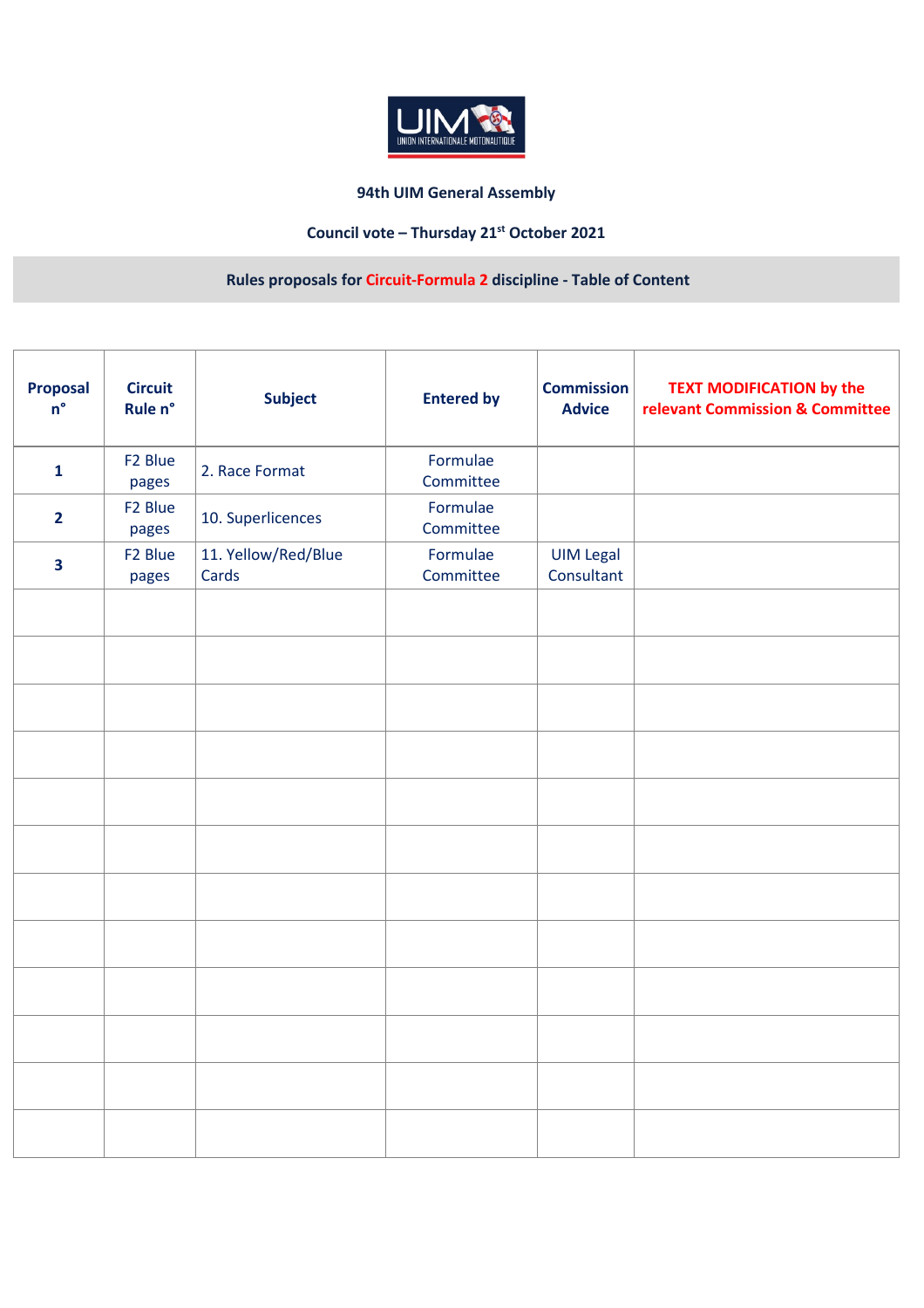| <b>UIM®</b><br>UNION INTERNATIONALE MOTONAUTICE<br>Proposal n° |                                                    | <b>COMMISSION</b>                            | <b>FORMULAE</b><br><b>COMMITTEE</b>                            |
|----------------------------------------------------------------|----------------------------------------------------|----------------------------------------------|----------------------------------------------------------------|
| <b>Discipline</b><br>Rule article n°<br><b>Article subject</b> | Circuit<br>F2 Blue pages, article 2<br>Race Format | <b>Author of the Rule</b><br>change proposal | Name/Surname:<br><b>Pelle Larsson</b><br><b>Contact email:</b> |
| 2021 Rulebook page                                             | 351                                                |                                              | F2@uim.sport                                                   |

## Current text

#### **2. RACE FORMAT**

1. 2.1. Each F2 race counting towards the Drivers World Championship will include four separate parts to take place over a period of two or three consecutive days in accordance with the full UIM Circuit rules for racing, classification, protests and appeal and by the specific rules listed below.

Each World Championship round shall be organized on a course with a water registration allowing at least 18 boats to start.

- 2. 2.2. Each Organizer must guarantee to have the permission released by Local Authority for running on the water under fair conditions. In case of force majeur the race may take place in one day.
- 3. 2.3. If, through Force Majeur, less than 25% of the programmed total timed trial period is run, the grid positions will be established using the current championship order.
- 4. 2.4. The programme for the event must include:
	- 1. 2.4.1. Free practice (minimum 1 x 90 minutes);
		- 2. 2.4.2. Qualifying

- Q1: All boats may run laps at any time during the first 20 minutes of the hour. Timing of the boats will start after the time that the first boat has completed 3 laps. At the end of the first 20 minutes, only the fastest 15 boats will remain in the water, the excluded boats will fill the final grid positions.

- Q2: After a minimum seven minute break, the times will be reset to zero and the 15 remaining boats will then run a further 15 minute session. Timing of the boats will start after the time that the first boat has completed 3 laps. Again the boats may complete as many laps as they want during the 15 minute session. At the end of Q2, the 9 slowest boats will drop out and fill position 7- 15 on the start grid.

- Q3 = The Top 6 boats will run together for 15 minutes, no limit of laps per boat.

#### Q1, Q2 and Q3: RED and YELLOW FLAG

If a RED FLAG is required during Q1 and/or Q2 and/or Q3, the time is immediately stopped and all boats must return to the pontoon. When the race course is again ready, the UIM Sports Commissioner shows the green FLAG and the time will start again.

If a YELLOW FLAG is required in Q1 and/or Q2 and/or Q3, all boats may stay in on the race course, respect the area with the YELLOW FLAG and must reduce speed. No timing will be taken during the YELLOW flag period, and the time required to clear the course is added on to the remaining time for Q1 and/or Q2 and/or Q3.

If there are 25 boats or more enrolled at the event, the qualifying will be as follows:

#### FREE PRACTICE

The drivers will be split into two groups = Group A and Group B (The groups will be chosen by alternate race number from the entry list). 90 minutes practice for each group.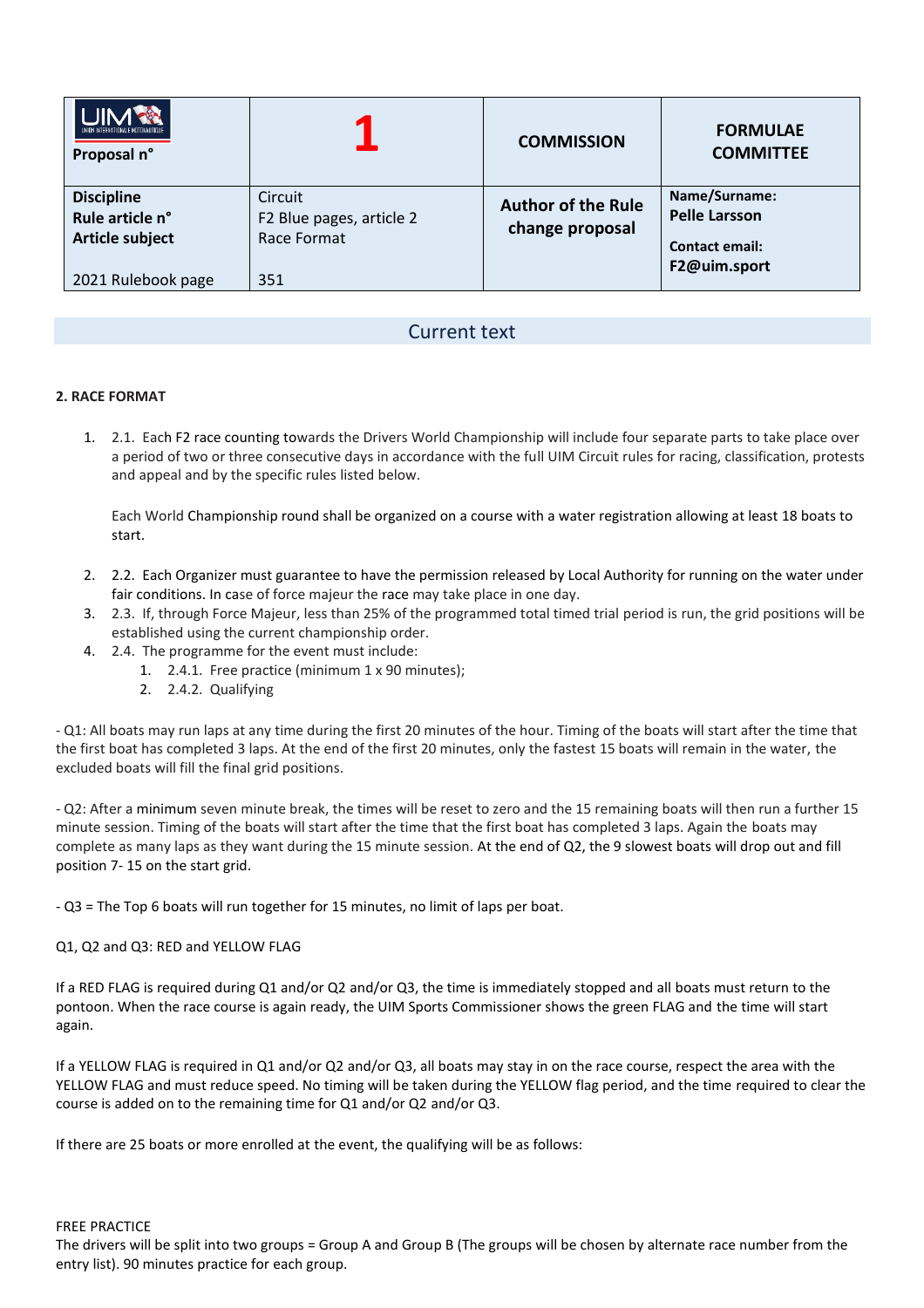QUALIFYING  $Q1$  = The drivers will be put into three groups: Group A – Group B – Group C (9 + 8 + 8 = 25) So the groups will be as follows: GROUP A – 9 drivers Position = 1-4-7-10-13-16-19-22-25 GROUP B – 8 drivers Position = 2-5-8-11-14-17-20-23 GROUP C – 8 drivers Position = 3-6-9-12-15-18-21-24 20 minutes of each group.

Only if two boats of the same Team come into the same group, the UIM Commissioner can change the group for another boat.

Q2 = The top five boats of each group A-B-C go into the Q2 session

Q3 = The Top 6 boats will run together for 15 minutes, no limit of laps per boat.

If for any reason qualifying cannot be completed on the Saturday or take place at all, one of the following alternatives will be used:

a) Use the results from Q1 or jointly from Q1 and Q2.

b) Have 1 hour qualifying session for all boats with unlimited number of timed laps.

c) Use the current World Championship positions, or if the first race of the season, the World Championship positions of the previous season.

NO Q3 session to take place on the race day of the event

If a driver is deemed to have stopped unnecessarily on the circuit or impeded another driver during qualifying, his times may be cancelled.

No refueling allowed during the full qualifying session.

## Proposed text

#### **2. RACE FORMAT**

1. 2.1. Each F2 race counting towards the Drivers World Championship will include four separate parts to take place over a period of two or three consecutive days in accordance with the full UIM Circuit rules for racing, classification, protests and appeal and by the specific rules listed below.

Each World Championship round shall be organized on a course with a water registration allowing at least 18 boats to start.

- 2. 2.2. Each Organizer must guarantee to have the permission released by Local Authority for running on the water under fair conditions. In case of force majeur the race may take place in one day.
- 3. 2.3. If, through Force Majeur, less than 25% of the programmed total timed trial period is run, the grid positions will be established using the current championship order.
- 4. 2.4. The programme for the event must include:
	- 1. 2.4.1. Free practice (minimum 1 x 90 minutes);
		- 2. 2.4.2. Qualifying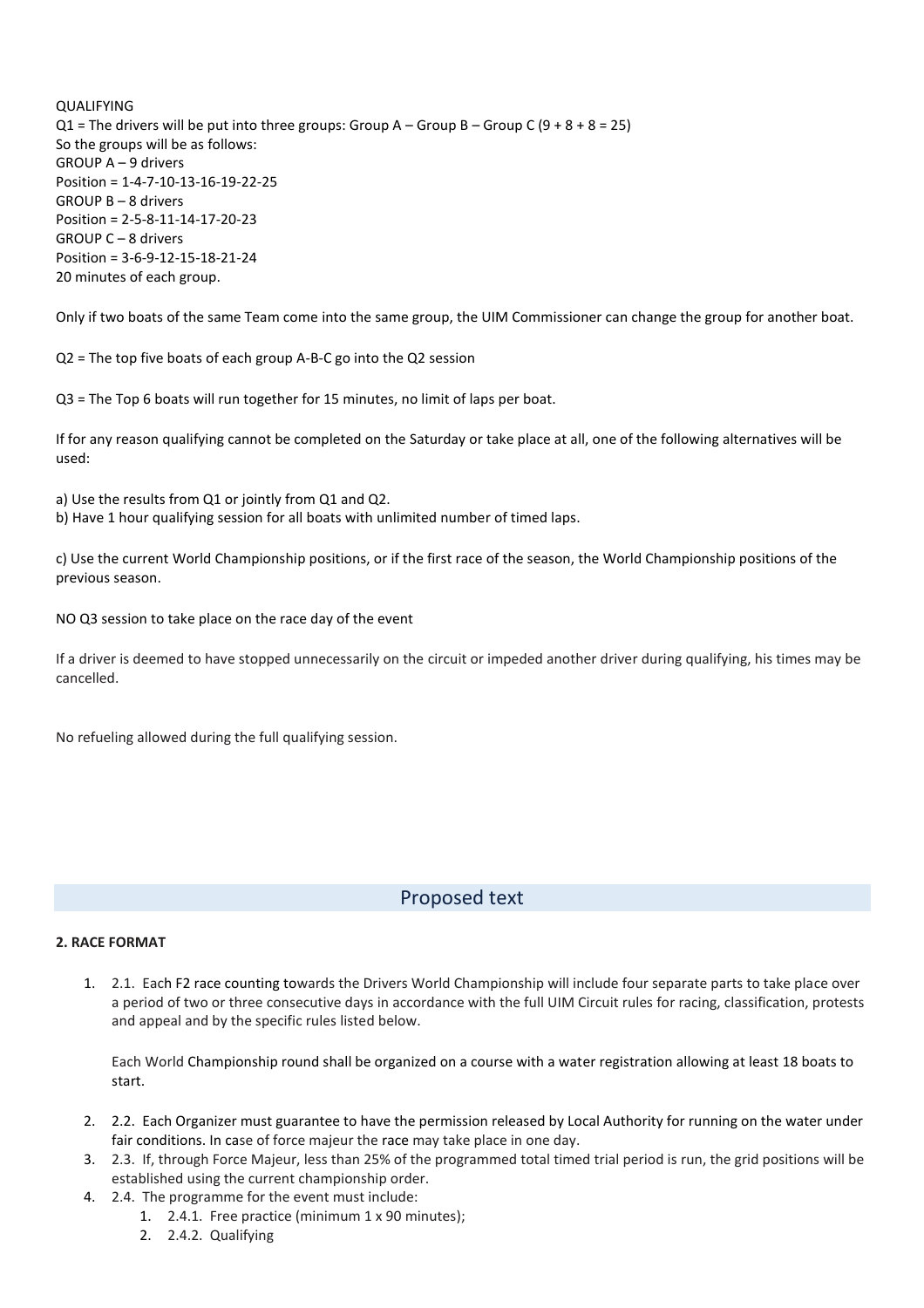- Q1: All boats may run laps at any time during the first 20 minutes of the hour. Timing of the boats will start after the time that the first boat has completed 3 laps. At the end of the first 20 minutes, only the fastest 15 boats will remain in the water, the excluded boats will fill the final grid positions.

- Q2: After a minimum seven minute break, the times will be reset to zero and the 15 remaining boats will then run a further 15 minute session. Timing of the boats will start after the time that the first boat has completed 3 laps. Again the boats may complete as many laps as they want during the 15 minute session. At the end of Q2, the 9 slowest boats will drop out and fill position 7- 15 on the start grid.

- Q3 = The Top 6 boats will run together for 15 minutes, no limit of laps per boat.

Q1, Q2 and Q3: RED and YELLOW FLAG

If a RED FLAG is required during Q1 and/or Q2 and/or Q3, the time is immediately stopped and all boats must return to the pontoon. When the race course is again ready, the UIM Sports Commissioner shows the green FLAG and the time will start again.

If a YELLOW FLAG is required in Q1 and/or Q2 and/or Q3, all boats may stay in on the race course, respect the area with the YELLOW FLAG and must reduce speed. No timing will be taken during the YELLOW flag period, and the time required to clear the course is added on to the remaining time for Q1 and/or Q2 and/or Q3.

If there are 25 boats or more enrolled at the event, the qualifying will be as follows:

#### FREE PRACTICE

The drivers will be split into two groups = Group A and Group B (The groups will be chosen by alternate race number from the entry list). 90 minutes practice for each group.

#### QUALIFYING

Q1 = The drivers will be put into three groups: Group A – Group B – Group C (9 + 8 + 8 = 25) So the groups will be as follows: GROUP A – 9 drivers Position = 1-4-7-10-13-16-19-22-25 GROUP B – 8 drivers Position = 2-5-8-11-14-17-20-23 GROUP C – 8 drivers Position = 3-6-9-12-15-18-21-24 20 minutes of each group.

Only if two boats of the same Team come into the same group, the UIM Commissioner can change the group for another boat.

Q2 = The top five boats of each group A-B-C go into the Q2 session

Q3 = The Top 6 boats will run together for 15 minutes, no limit of laps per boat.

If for any reason qualifying cannot be completed on the Saturday or take place at all, one of the following alternatives will be used:

a) Use the results from Q1 or jointly from Q1 and Q2.

b) Have 1 hour qualifying session for all boats with unlimited number of timed laps.

c) Use the current World Championship positions, or if the first race of the season, the World Championship positions of the previous season.

NO Q3 session to take place on the race day of the event

If a driver is deemed to have stopped unnecessarily on the circuit or impeded another driver during qualifying, his times may be cancelled.

*No additional nor removing weight can be added / removed after the green flag shows for start for qualification.*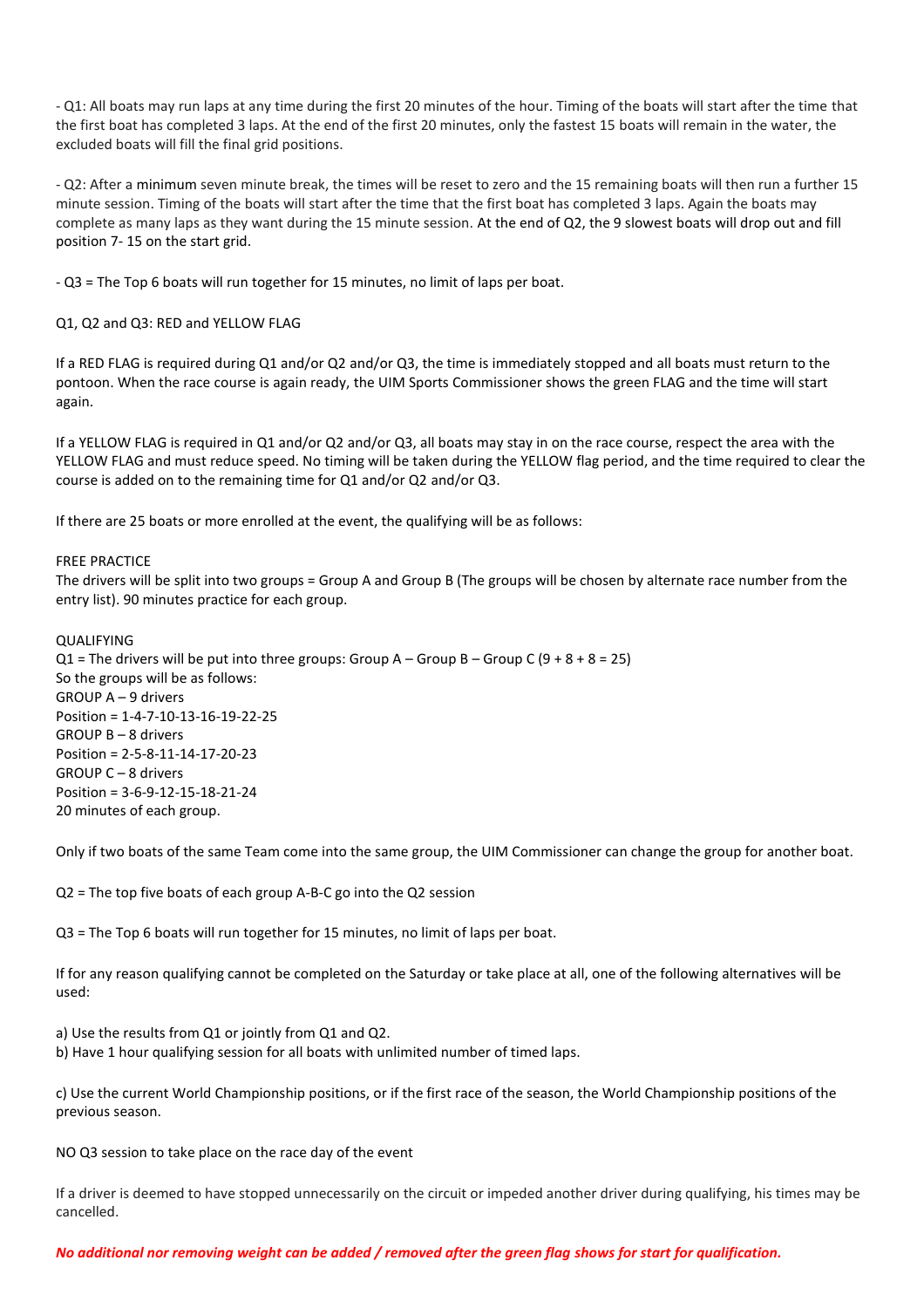No refueling allowed during the full qualifying session.

*There must be enough of fuel left in fuel tank so it can be taken one A sample and B sample (if needed) of fuel for fuel check when qualification is over.* 

## Justification

It is always a discussing if they are allowed to add or take away weight when qualification starts. Hopefully this will be clear for everyone.

> **Rule change to be voted by UIM Council on xx October 2021 Implementation date: 1st January 2022**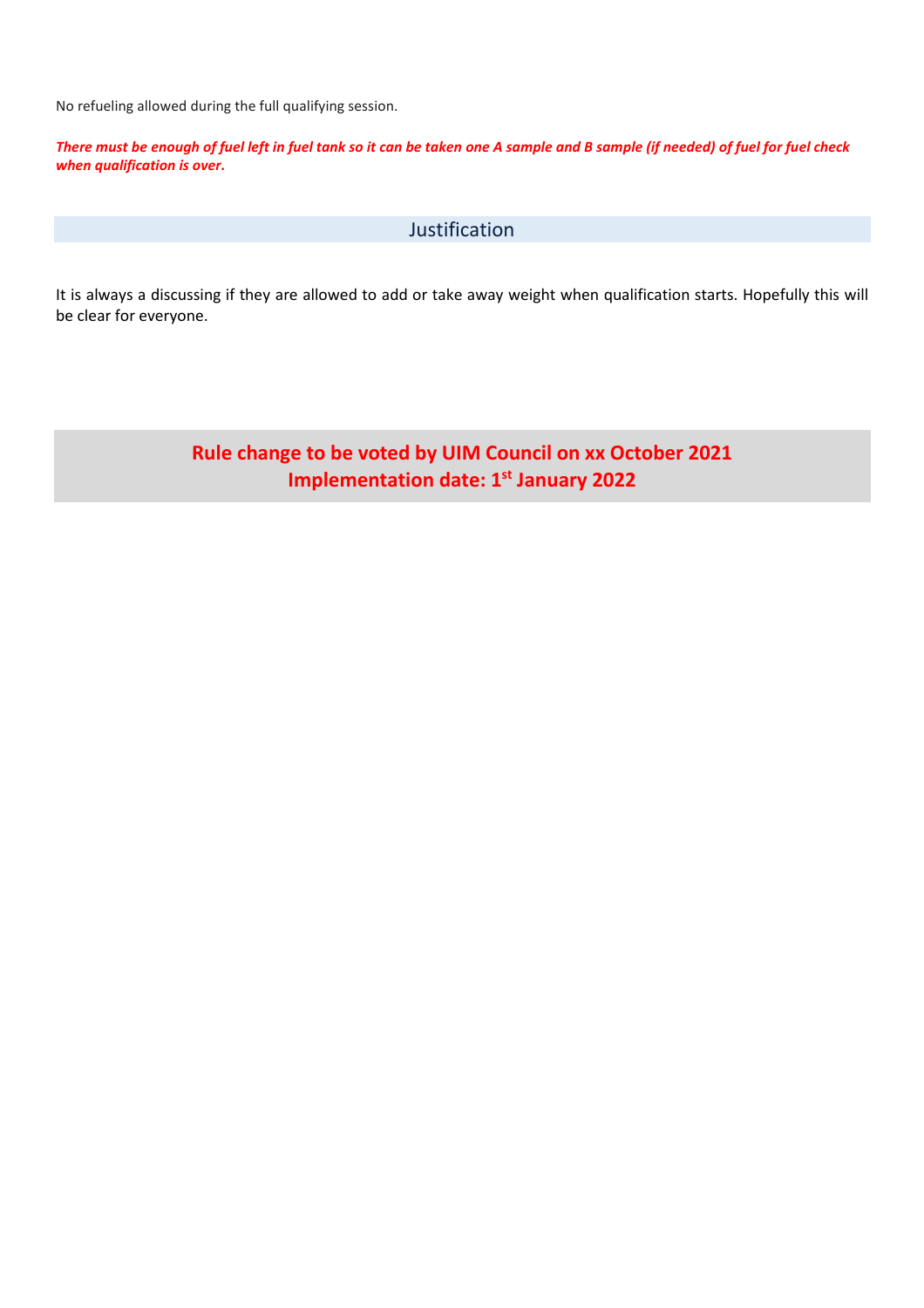| <b>UIM®</b><br>UNION INTERNATIONALE MOTONAUTIQUE<br>Proposal n°               |                                                                 | <b>COMMISSION</b>                            | <b>FORMULAE</b><br><b>COMMITTEE</b>                                            |
|-------------------------------------------------------------------------------|-----------------------------------------------------------------|----------------------------------------------|--------------------------------------------------------------------------------|
| <b>Discipline</b><br>Rule article n°<br>Article subject<br>2021 Rulebook page | Circuit<br>Blue pages F2, article 10<br>F2 Superlicences<br>359 | <b>Author of the Rule</b><br>change proposal | Name/Surname:<br><b>Pelle Larsson</b><br><b>Contact email:</b><br>F2@uim.sport |

## Current text

#### **10. SUPERLICENCES**

10.1. The nationality of a driver is the nationality of the N.A. which issued the international racing licence to the driver. Medical and immersion tests can be done in other countries if the issuing N.A. agrees. The flag is the one of the issuing N.A. of the international licence as above. The request for the UIM Superlicence must come from the N.A. which issues the international racing licence.

10.2. Drivers must hold a UIM super licence before entry will be accepted.

A driver who exceeds 50 years of age in the season for which he is applying for a superlicense, must produce the medical certificate including all detailed examinations which will be submitted to a doctor approved by the UIM

10.3. Any new driver must be vetted in practice by the UIM Race Director and the drivers delegate to the UIM.

10.4. The super licence is required for F2 together with the NA international Licence. No other membership is required.

10.5. To obtain a superlicence for the first time, a driver must have participated in the last 2 years in 6 circuit races (classified) using a catamaran type hull (750 cc minimum) or a hydrocat min 500 cc. Definition of a race during a race weekend: even if several heats take place, the race weekend with all heats or races counts as one race only. The National Authorities are fully liable for the sports c.v. that they submit for their drivers. The full race results of each race must be supplied since the drivers must have done at least 6 races with 70 % of the total distance of each race event.

10.6. The superlicence is provisional for the first 6 races and can be withdrawn at any time during the first 6 races by a committee composed by the UIM Race Director, the O.O.D and the Drivers representative. F2 Superlicence will remain as PROVISIONAL status for the first six (6) races. If the drivers cause an accident, then the provisional status will be extended for one more race, with a maximum of two accidents. After causing two accidents between two boats the provisional Superlicence will be withdrawn for the remainder of the current racing season. When a super licence is withdrawn, next application can only take place for the next season.

An anthropometric check of data reported in the Superlicence application may be carried out at any event during the relevant season by a UIM appointed Medical. In case the Driver's data would not be anymore within the mandatory parameters, the Driver shall be immediately disqualified from the Event and his/her the Superlicence shall remain suspended until a new Superlicence is obtained.

10.7. The application for a super licence must be made by the National Authority of the driver and lodged with the UIM 4 weeks before the first event the driver wants to participate in. The superlicence fee of 300 Euro will be doubled for applications received beyond the 4 weeks deadline.

No application will be taken in consideration within one week from the following event.

10.8. The application must be accompanied by:

• The sports career of the driver, mentioning the results obtained in the qualifying events;

• UIM medical documents, as per appendix to these rules, giving the information required by the UIM rules 109.09/ 109.10 / 109.11.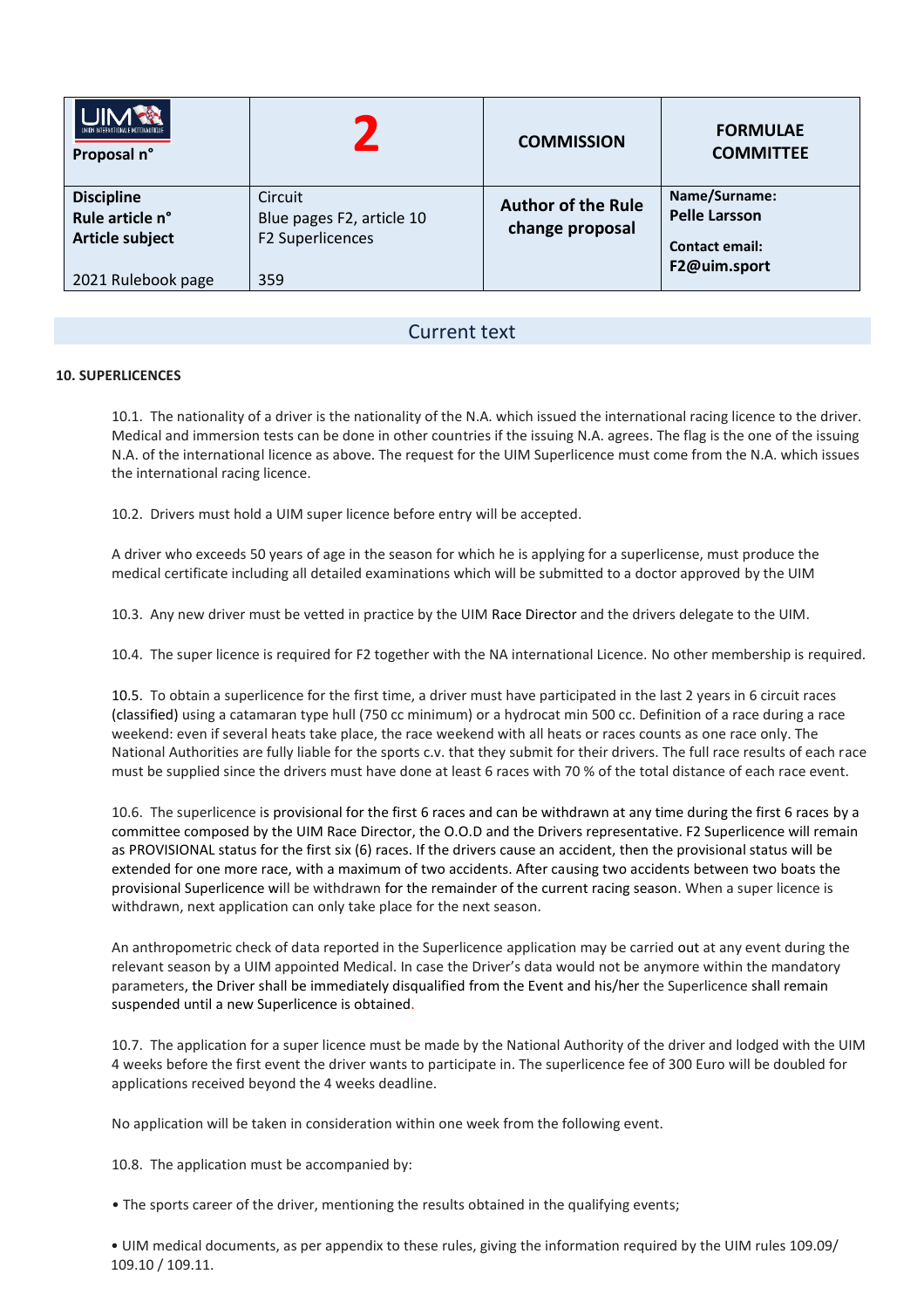General Recommendation for F2 superlicence holders concerning physical fitness

- Cardiovascular training (endurance training) as jogging, cycling, rowing etc. twice a week minimum 20 minutes without any interruption. Any sports activity which has "stand still" during the activity such as soccer, tennis or any ball sport is not suitable for the endurance training, but recommended as additional training;
- Training to build up muscles for neck and back at least twice a week;
- The immersion certificate (ref 205.05);
- A photo
- The fees will be fixed by the UIM Council and paid to the UIM Secretariat. Superlicence fee fixed to 300 euro. For late application, the superlicence fee has been fixed to 600 euro and must be paid to the UIM Secretariat;
- Medical expertise fee for drivers over 50 years in the season : 200 euro;
- The digital version of the rulebook is available on the UIM website.

10.9. The National Authorities are responsible for the information given.

10.10. The application will be examined by UIM Office and the appointed medical expert.

10.11. The super licence is valid for 1 year (from January 1st or from the date of issue to December 31st).

10.12. For renewal of the super licences, the National Authorities must, before the end of December, send the UIM a list of the drivers for whom a renewal for the following year is required.

## Proposed text

#### **10. SUPERLICENCES**

10.1. The nationality of a driver is the nationality of the N.A. which issued the international racing licence to the driver. Medical and immersion tests can be done in other countries if the issuing N.A. agrees. The flag is the one of the issuing N.A. of the international licence as above. The request for the UIM Superlicence must come from the N.A. which issues the international racing licence.

10.2. Drivers must hold a UIM super licence before entry will be accepted.

A driver who exceeds 50 years of age in the season for which he is applying for a superlicense, must produce the medical certificate including all detailed examinations which will be submitted to a doctor approved by the UIM

10.3. Any new driver must be vetted in practice by the UIM Race Director and the drivers delegate to the UIM.

10.4. The super licence is required for F2 together with the NA international Licence. No other membership is required.

10.5. To obtain a superlicence for the first time, a driver must have participated in the last 2 years in 6 circuit races (classified) using a catamaran type hull (750 cc minimum) or a hydrocat min 500 cc. Definition of a race during a race weekend: even if several heats take place, the race weekend with all heats or races counts as one race only. The National Authorities are fully liable for the sports c.v. that they submit for their drivers. The full race results of each race must be supplied since the drivers must have done at least 6 races with 70 % of the total distance of each race event.

10.6. The superlicence is provisional for the first 6 races and can be withdrawn at any time during the first 6 races by a committee composed by the UIM Race Director, the O.O.D and the Drivers representative. F2 Superlicence will remain as PROVISIONAL status for the first six (6) races. If the drivers cause an accident, then the provisional status will be extended for one more race, with a maximum of two accidents. After causing two accidents between two boats the provisional Superlicence will be withdrawn for the remainder of the current racing season. When a super licence is withdrawn, next application can only take place for the next season.

*If you re-apply for a superlicense after at least three years absence from F2 superlicense, the superlicense is provisional for the first 4 races and can be withdrawn at any time during the first 4 races by a committee composed by the UIM Race Director, the O.O.D and the Drivers representative. F2 Superlicence will remain as PROVISIONAL status for the first four (4) races.*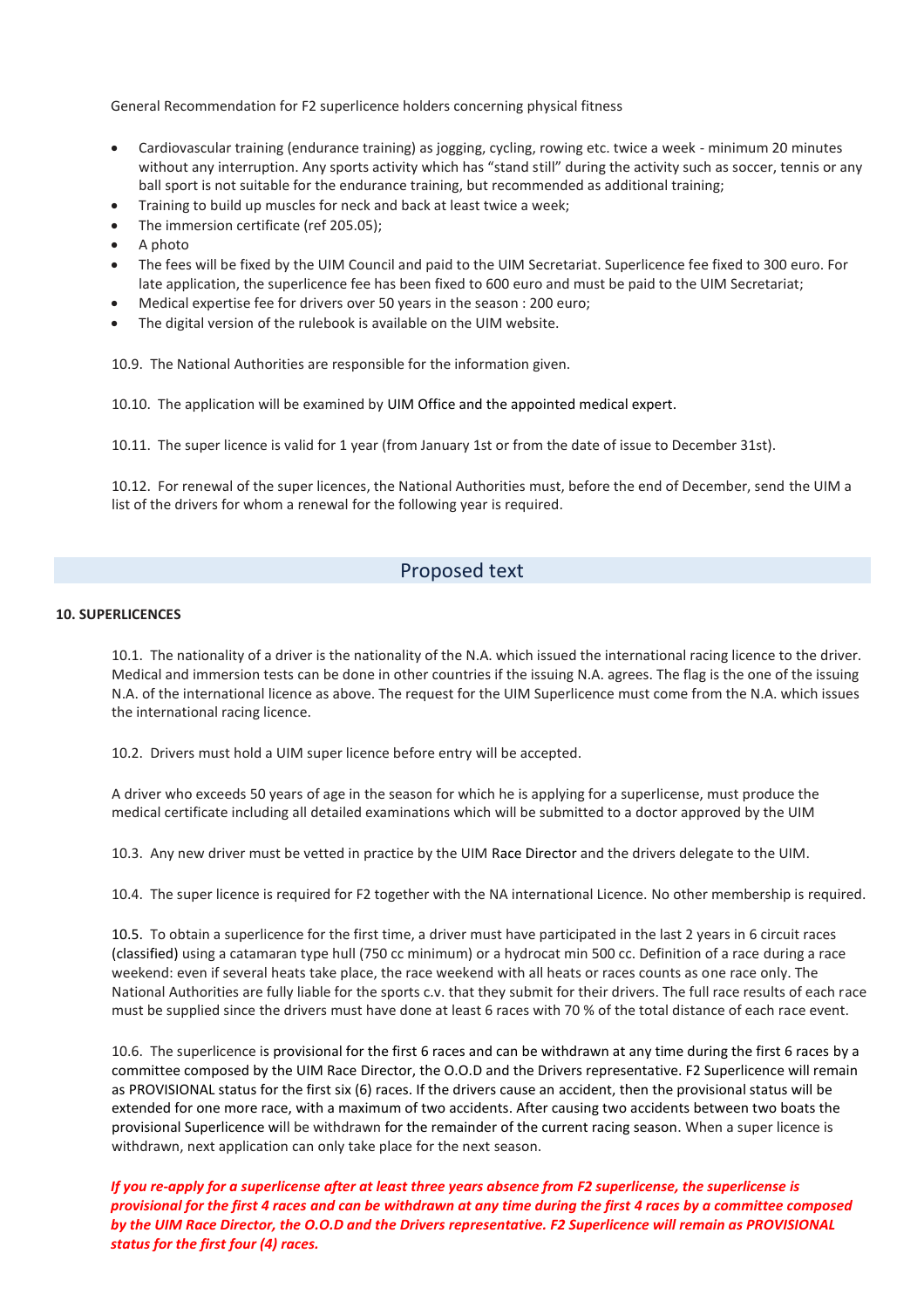*If the drivers cause an accident, then the provisional status will be extended for one more race, with a maximum of two accidents. After causing two accidents between two boats the provisional Superlicence will be withdrawn for the remainder of the current racing season. When a superlicence is withdrawn, next application can only take place for the next season.*

An anthropometric check of data reported in the Superlicence application may be carried out at any event during the relevant season by a UIM appointed Medical. In case the Driver's data would not be anymore within the mandatory parameters, the Driver shall be immediately disqualified from the Event and his/her the Superlicence shall remain suspended until a new Superlicence is obtained.

10.7. The application for a super licence must be made by the National Authority of the driver and lodged with the UIM 4 weeks before the first event the driver wants to participate in. The superlicence fee of 300 Euro will be doubled for applications received beyond the 4 weeks deadline.

No application will be taken in consideration within one week from the following event.

10.8. The application must be accompanied by:

• The sports career of the driver, mentioning the results obtained in the qualifying events;

• UIM medical documents, as per appendix to these rules, giving the information required by the UIM rules 109.09/ 109.10 / 109.11.

General Recommendation for F2 superlicence holders concerning physical fitness

- Cardiovascular training (endurance training) as jogging, cycling, rowing etc. twice a week minimum 20 minutes without any interruption. Any sports activity which has "stand still" during the activity such as soccer, tennis or any ball sport is not suitable for the endurance training, but recommended as additional training;
- Training to build up muscles for neck and back at least twice a week;
- The immersion certificate (ref 205.05);
- A photo
- The fees will be fixed by the UIM Council and paid to the UIM Secretariat. Superlicence fee fixed to 300 euro. For late application, the superlicence fee has been fixed to 600 euro and must be paid to the UIM Secretariat;
- Medical expertise fee for drivers over 50 years in the season : 200 euro;
- The digital version of the rulebook is available on the UIM website.

10.9. The National Authorities are responsible for the information given.

10.10. The application will be examined by UIM Office and the appointed medical expert.

10.11. The super licence is valid for 1 year (from January 1st or from the date of issue to December 31st).

10.12. For renewal of the super licences, the National Authorities must, before the end of December, send the UIM a list of the drivers for whom a renewal for the following year is required.

#### Justification

There is more driver who previously held an F2 superlicense who want to reintroduce in F2. That license will be provisional if they have not held an F2 superlicense for at least three year.

> **Rule change to be voted by UIM Council on 21st October 2021 Implementation date: 1st January 2022**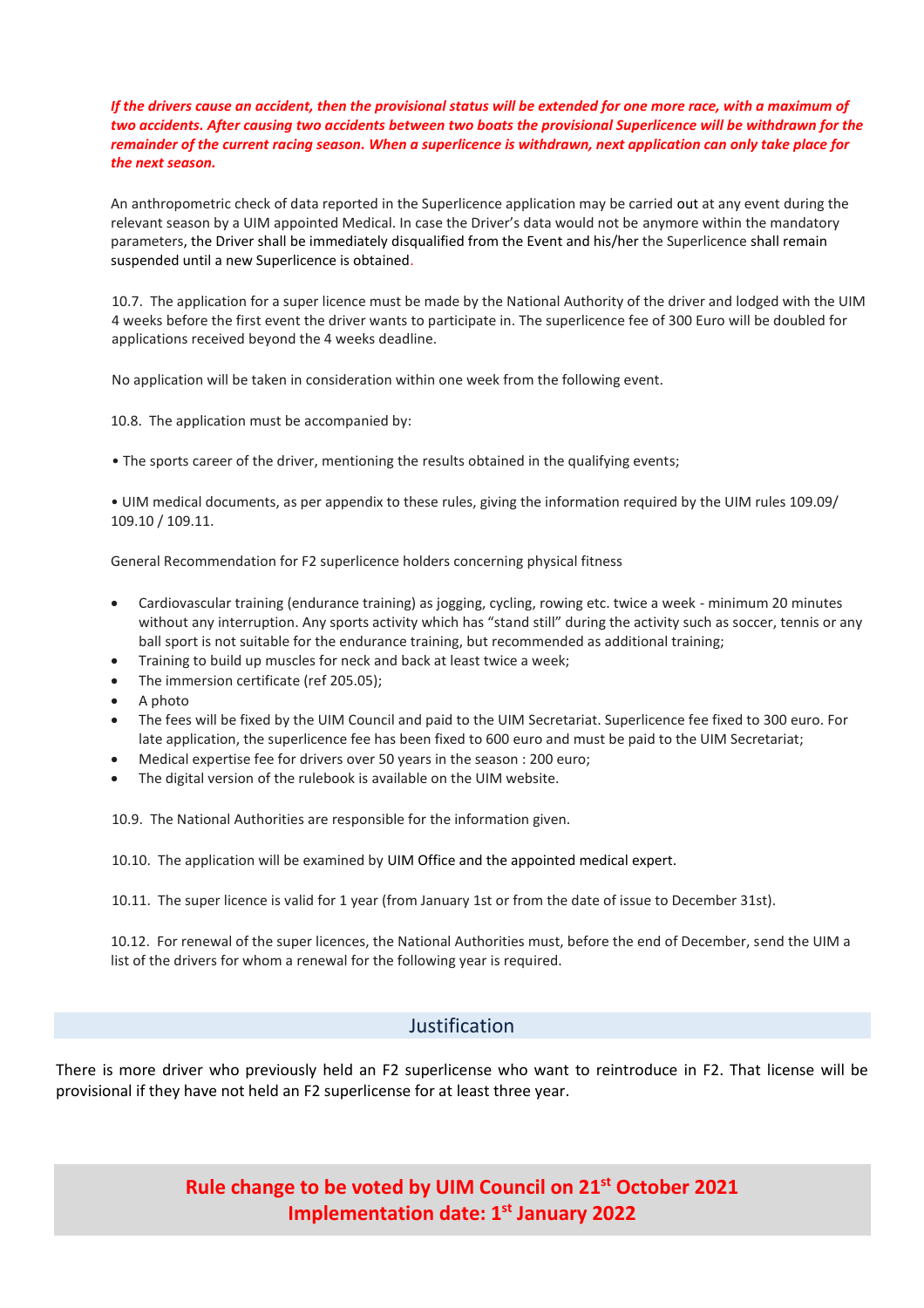| <b>IN THE HILL</b><br>UNION INTERNATIONALE MOTONAUTIQUE<br>Proposal n° | $\blacksquare$<br>5                                         | <b>COMMISSION</b>                            | <b>FORMULAE</b><br><b>COMMITTEE</b>                            |
|------------------------------------------------------------------------|-------------------------------------------------------------|----------------------------------------------|----------------------------------------------------------------|
| <b>Discipline</b><br>Rule article n°<br>Article subject                | Circuit<br>Blue pages F2, article 10<br><b>Yellow Cards</b> | <b>Author of the Rule</b><br>change proposal | Name/Surname:<br><b>Pelle Larsson</b><br><b>Contact email:</b> |
| 2021 Rulebook page                                                     | 361                                                         |                                              | F2@uim.sport                                                   |

## Current text

#### **11. YELLOW CARDS**

Yellow cards given in other Formulae Series (F1) will be taken into account on the yellow card listing.

11.1. Yellow cards can only be given for the behaviour on the water.

11.2. A yellow card will be confirmed on a form which will be posted with the results. The Driver has 60 minutes to protest to the jury.

11.3. If the protest is not upheld, he can appeal. Protests and appeals must be lodged according to UIM rules.

11.4. A yellow card can be given by:

the Officer of the Day;

UIM Race Director

11.5. A yellow card or red card can be given according to the following:

11.5.1. Up to two yellow cards at a time for dangerous driving;

11.5.2. Red card for extremely dangerous driving and unsportsmanlike behaviour.